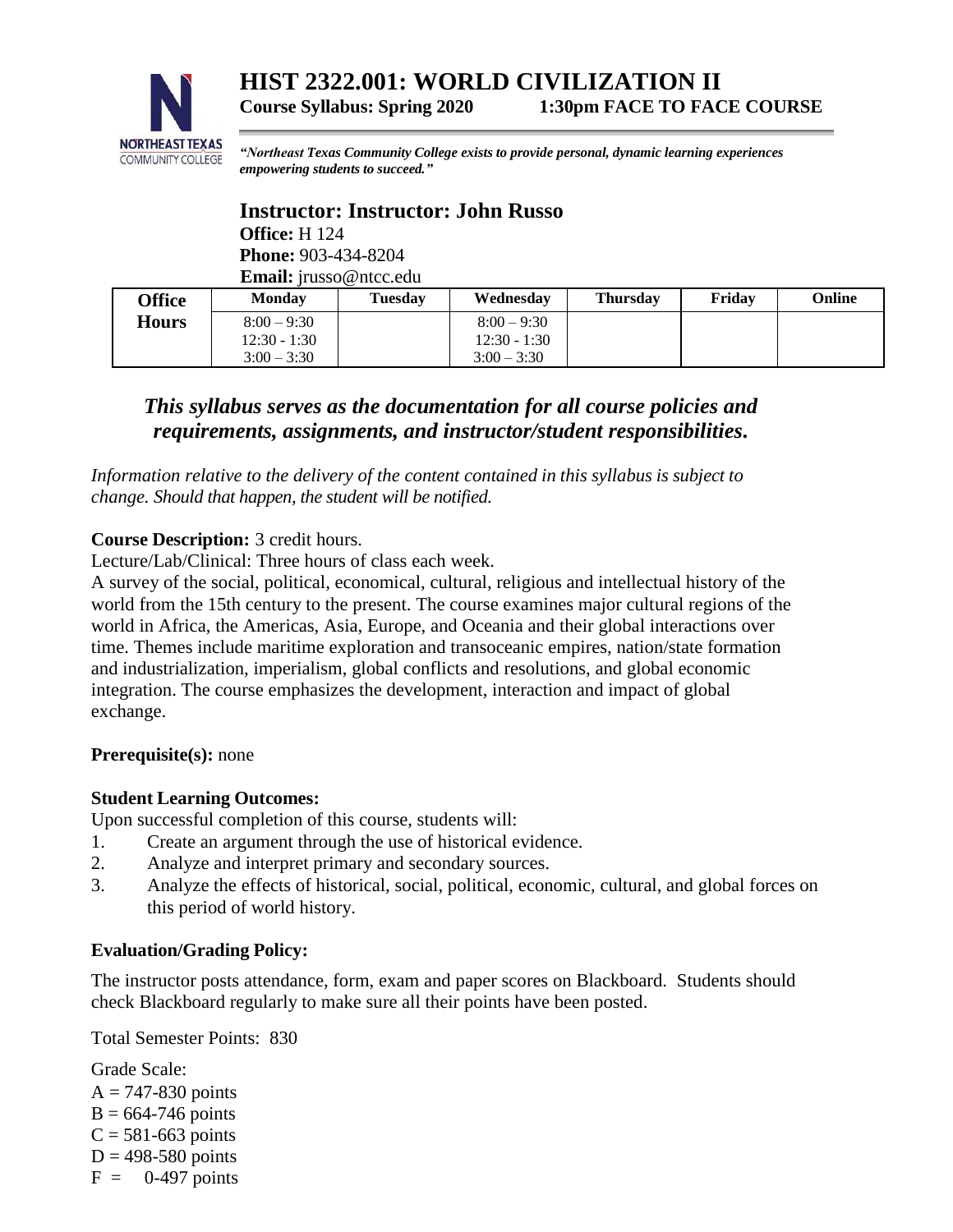Each test value is 100 points

A --- 90-100 points B --- 80-89 points C --- 70-79 points D --- 60-69 points F --- 0-59 points

Research Paper's Value: 100 points and follows the test grade scale. Attendance is 10 points per session. 30 sessions = 300 points. Syllabus Agreement 10 points. End of Course Evaluation 20 points.

## **Required Instructional Materials:**

Traditions and Encounters: A Brief Global History. 4th edition, Bentley

**Publisher:** McGraw-Hill Companies, Inc. Copyright 16 **ISBN Number:** 0073513326

**Optional Instructional Materials:** none

**Minimum Technology Requirements:** laptop computer and/or smart device

**Required Computer Literacy Skills**: Microsoft Office

#### **Course Structure and Overview:**

This course structure is built on lecture, four exams and a research assignment. All students will earn credit for attendance and participation per session. The course format invites students to enhance their critical thinking skills through reading, writing and in class interaction.

**Communications:** Emails will be answered within 24 hours. NTCC email is the official form of communication used by the college.

#### **Institutional/Course Policy:**

#### **Syllabus Acknowledgement Form:**

Students must complete the Syllabus acknowledgement form on Blackboard. It will appear in the form of a quiz and the student will receive a score in Blackboard. This instructor will use that form to verify rolls at the 12 day census for attendance. If the form has not been completed by February 5 th you will not be verified as having attended. *It is very important that you complete the Syllabus form.*

# **Cell Phones, etc.**

Turn off cell phones, alarms, and other devices that unnecessarily cause distractions. Texting in class is not acceptable. If you have an emergency call, step outside the classroom to answer it so as not to be a distraction.

#### **Research Assignment:**

Each student will complete and submit a 6-7 page research paper. The paper will have one inch left/right, top/bottom margins and double spaced 12-point font. Utilize Spell and Grammar Check tools in your word processor to correct errors. Research a historic event or important person. Analyze and explain the event or person's historical significance and impact on a global political system, economy, societal institutions or cultural groups. Contact your instructor to gain approval for the research topic. You will earn 0 credit if the instructor did not approve your topic prior to submission.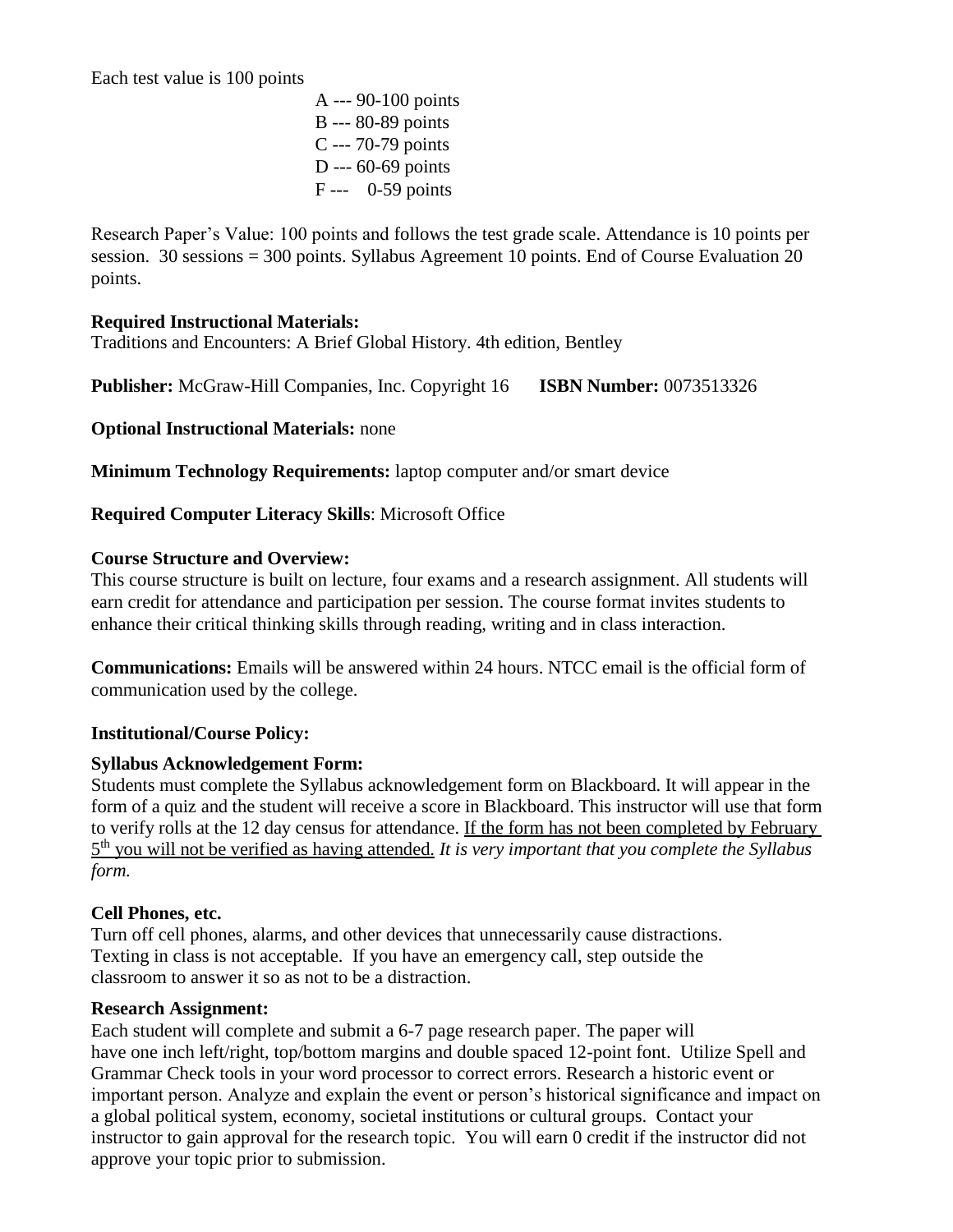Use the course text and other books or academic databases from the NTCC Learning Commons. Do not use the internet. If you use the internet as a source, you will earn 0 credit on your paper. Quotes from book reviews and article abstracts are not valid source references. The college requires all students adherence to strict academic integrity standards. Do not plagiarize. Plagiarism occurs when you quote any published source without a reference in a bibliography or works cited page. Place "quotation" marks before and after any word, phrase or sentence you quote in the paper from any source(s). Plagiarism will result in 0 credit for the paper. Write the author's last name and page number in (parentheses) immediately after the quoted words. In the bibliography or works cited page, provide the author's last name, first name or initial, middle name or initial, (if available), full book title, publisher and copyright date, in that order in MLA format. The reference page should list two or more sources. Papers without bibliographies will earn 0 credit.

Please save the following login credentials to access the Library's databases offcampus. Your login to use the Library Databases (www.ntcc.edu/library-databases) if you are off campus will be the same login used to access MyEagle Portal, Blackboard, and other college systems. For example, your username is your first initial, last name, and last 3 of your social security number, i.e. ismith123. Your password is your date of birth, listed as MMDDYYYY, i.e. 01011980 (unless you have gone into the system and changed your password). No login is required on campus.

Upload the completed paper to a link in your student Blackboard account. The link forwards the paper to: turnitin.com, which checks for plagiarism. If turnitin.com discovers any quotations that lack a bibliographical reference, you risk an F for the assignment or course. Submit the paper no later than Wednesday, April 8, 2020. No late papers will be accepted after the due date.

#### **Student Responsibilities/Expectations:**

1. Multiple absences without notification to the Admissions Office or instructor may result in an F for the course. *Thursday, April 9, 2020 is the last day to drop with a W***.**

2. Treat the course like employment. You earn money for work. The employer deducts pay if you are absent, tardy or leave early. In this course, regular attendance is vital. You earn 10 points for attendance and lose 5 for tardiness or leaving early. Do not schedule appointments with other instructors or advisors during class time. Complete all communications and correspondences with outside contacts before or after class. If you miss a session for legitimate reasons, ask a classmate for notes or other course adjustments and updates.

3. Each student may use up to three full credit excusable absences. Alert the instructor via email on, or prior to absences for full credit. Students, who miss four or more consecutive classes, without contacting the instructor, may fail or be withdrawn from the course.

4. The course calendar lists exam dates. If absent, it is the student's responsibility to arrange an exam makeup with the instructor. **Makeup exams are essay questions and from the textbook, not lecture. You must attend the last session and complete a final exam on Wednesday, May 13, 2020 at 1:30pm, failure to do so will result in an F for the course**.

5. Please review the NTCC Student Handbook's behavioral standards online. The college promotes and maintains a professional, dignified environment for faculty and students. Please treat all in a professional manner. **Arrive punctually at 1:30pm for each session.** Listen attentively to lectures, participate in group discussions and eliminate distractions such as talking to fellow students, texting or viewing Internet sites, on cell phones, iPads, tablets, and laptops, unrelated to World Civilizations II.

6. You committed to all course requirements at enrollment, therefore, adhere to the syllabus guidelines. Please attend the sessions, complete required forms, read the textbook chapters,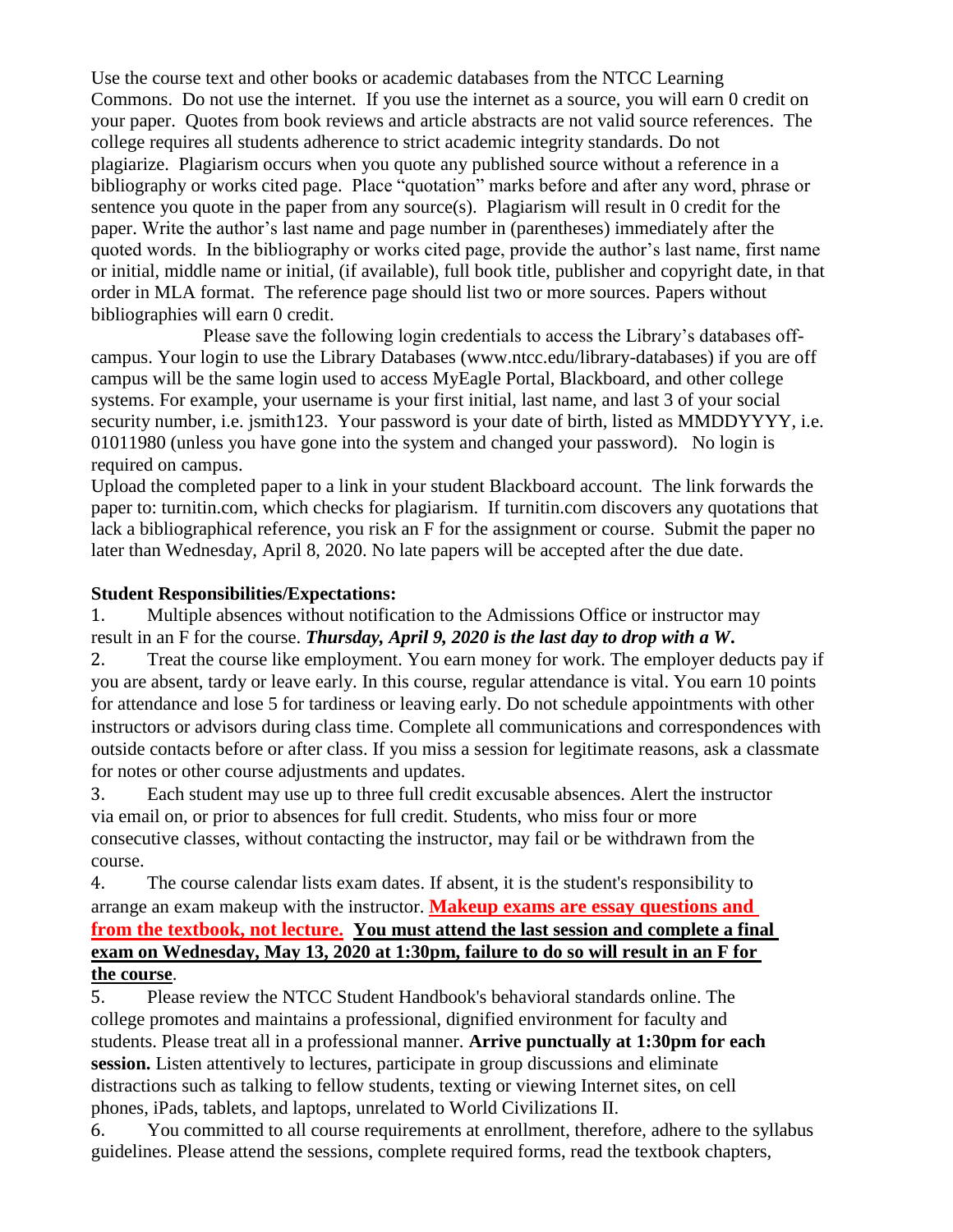complete the research paper and take all exams listed in the calendar. No extra credit work is available beyond the requirements listed in the syllabus.

7. Communicate with the instructor for HIST 2322.001 through: [jrusso@ntcc.edu](mailto:jrusso@ntcc.edu) for all correspondences. Check your personal Blackboard account for attendance, exam and assignment scores.

8. It is the student's responsibility to withdraw from the course for illness, job transfer or other unforeseen reasons. If you withdraw, notify Admissions and the instructor to avoid an F for the course. Please report changes in contact information, such as residential and email addresses or phone numbers to the Admissions Office.

## **NTCC Academic Honesty/Ethics Statement:**

NTCC upholds the highest standards of academic integrity. The college expects all students to engage in their academic pursuits in an honest manner that is beyond reproach using their intellect and resources designated as allowable by the course instructor. Students are responsible for addressing questions about allowable resources with the course instructor. Academic dishonesty such as cheating, plagiarism, and collusion is unacceptable and may result in disciplinary action. This course will follow the NTCC Academic Honesty and Academic Ethics policies stated in the Student Handbook. Refer to the student handbook for more information on these subjects.

#### **ADA Statement:**

It is the policy of NTCC to provide reasonable accommodations for qualified individuals who are students with disabilities. This College will adhere to all applicable federal, state, and local laws, regulations, and guidelines with respect to providing reasonable accommodations as required to afford equal educational opportunity. It is the student's responsibility to request accommodations. An appointment can be made with the Academic Advisor/Coordinator of Special Populations located in Student Services and can be reached at 903-434-8264. For more information and to obtain a copy of the Request for Accommodations, please refer to the special populations page on the NTCC websit[e.](http://www.ntcc.edu/index.php?module=Pagesetter&func=viewpub&tid=111&pid=1) 

#### **Family Educational Rights and Privacy Act (FERPA)**:

The Family Educational Rights and Privacy Act (FERPA) is a federal law that protects the privacy of student education records. The law applies to all schools that receive funds under an applicable program of the U.S. Department of Education. FERPA gives parents certain rights with respect to their children's educational records. These rights transfer to the student when he or she attends a school beyond the high school level. Students to whom the rights have transferred are considered "eligible students." In essence, a parent has no legal right to obtain information concerning the child's college records without the written consent of the student. In compliance with FERPA, information classified as "directory information" may be released to the general public without the written consent of the student unless the student makes a request in writing. Directory information is defined as: the student's name, permanent address and/or local address, telephone listing, dates of attendance, most recent previous education institution attended, other information including major, field of study, degrees, awards received, and participation in officially recognized activities/sports.